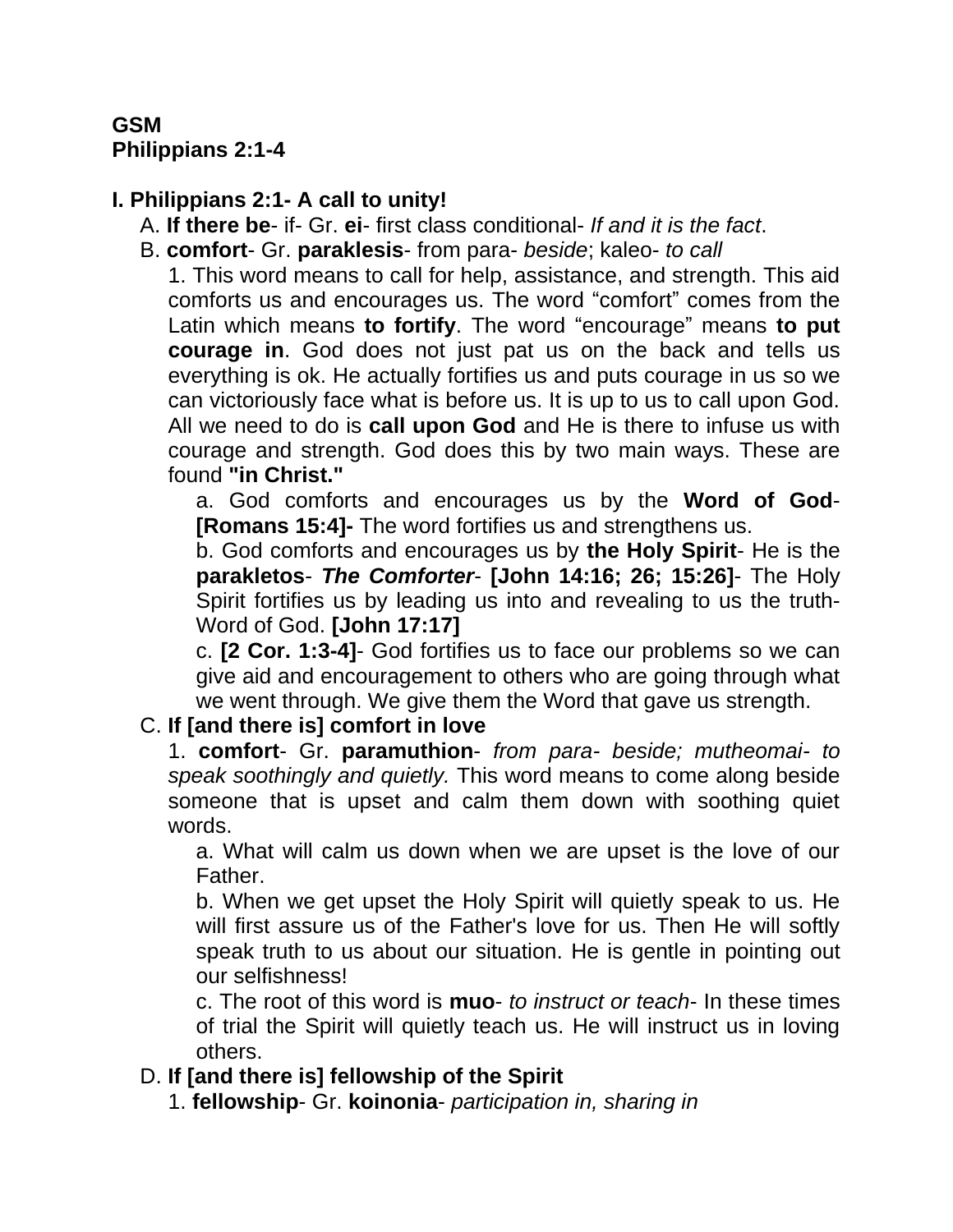2. We are participating in the same Spirit and spiritual nature.

3. The same Spirit is in all Christians - **Ephesians 4:3-** The Spirit is always ministering to us to bring us into the "unity of the Spirit".

4. We will find disunity and strife will cease when we are controlled by the Holy Spirit. Praying in the Spirit helps in this process.

5. If Christians would all drink from the common fountain of the Holy Spirit we would walk much more in love and unity

E. The **Trinity** is in unity and the **Trinity** works in us towards unitycomfort in **Christ**, love of the **Father**, fellowship of the **Spirit**- The comfort, love, and fellowship of God will unite us and cause us to stand against the enemy whose goal is to divide and conquer.

F. **bowels and mercies**- Gr. **splagchnon**- i*nner parts- deepest affections* and Gr. **oiktirmos**- *compassions*

1. God has infinite affections [**plural**] for you in Christ! He gives us unfailing love and affection in each and every situation we face.

2. God shows us daily compassions [**plural**]- He gives us many compassions for our many failings and sufferings.

G. **What Paul is bringing out in the verse is that now that we have been the recipients of these things from God, let's now be the dispensers of them to others!** They are the resources we have to love others and minister to others with.

### **II. Philippians 2:2**

A. **Fulfill**- Gr. **pleroo**- *to cram full to the top*

B. **my joy**- Paul could not have **full** joy until he saw unity realized in the Christian body. Such unrest should lead us to pray and seek for such unity.

C. **like-minded**- Gr. **autos phroneo**- *same thinking*- This comes from the mind of Christ [Word of God]- [**1 Cor. 2:16**]

D. **same love-** From our new nature- [**Romans 5:5**]

E. **one accord**- joined together in soul- Our soul is the place were strife originates. It comes from a clash of different opinions, egos, desires, and stirred up emotions.

F. **of one mind**- Paul in this verse is calling these saints to pull from the mind of Christ [Word of God] and the Holy Spirit nature of love inside of us to control our thinking, emotions, and will.

G. A carnal church will be a strife filled church going in many different directions to suit the desires of each individual. A spiritual church will be at peace and be led in unity of purpose and goal- to uplift Christ and the gospel of grace.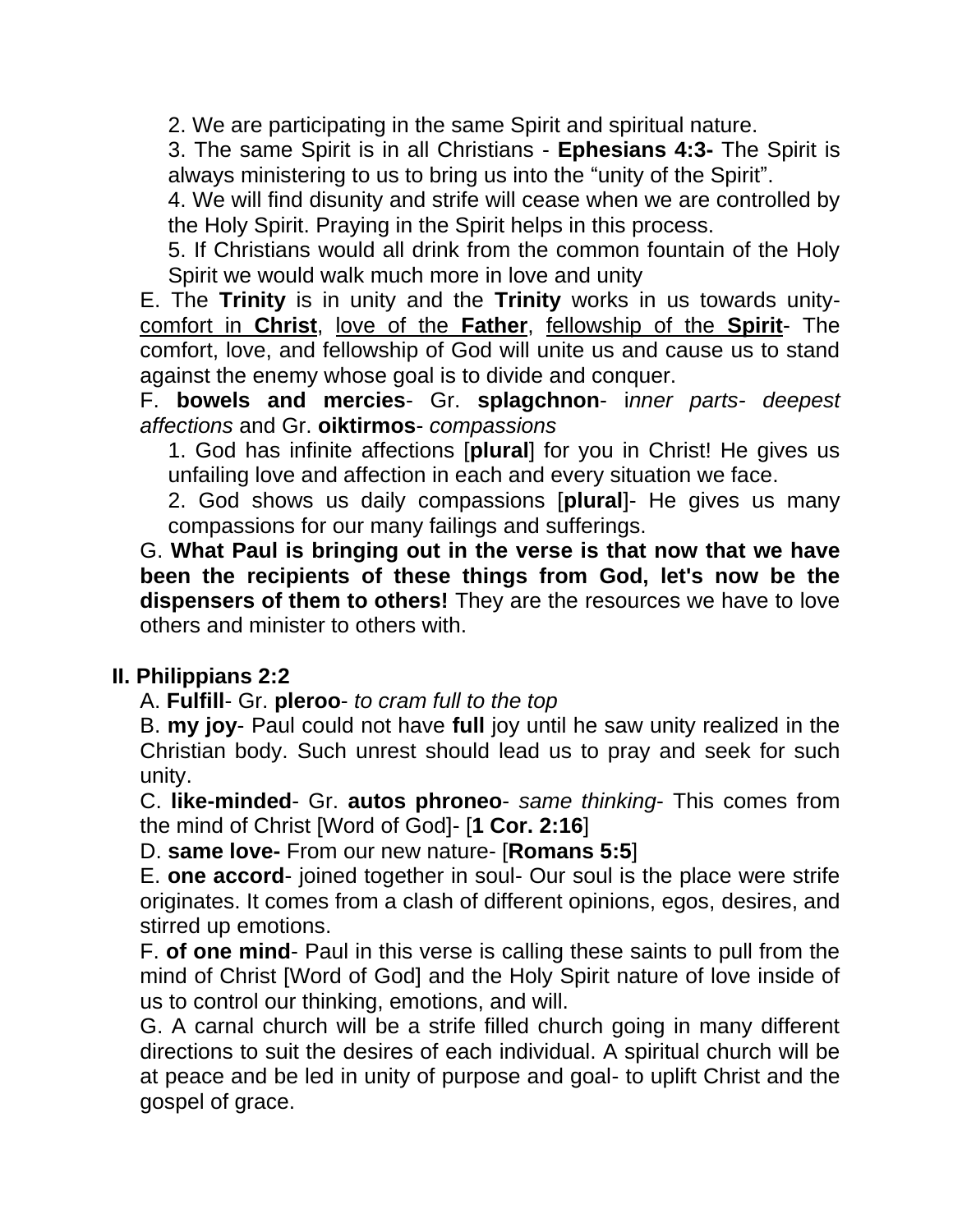#### **III. Philippians 2:3**

A. **nothing**- Gr. **medeis**- *not even one thing*- selfishness is like a cancer that spreads!

B. **strife**- Gr. **eritheia**- *This word originally meant to be a hireling- work for hire. This came to mean to do things for your own selfish purposes and exaltation- to make a name for yourself.*

C. **vain glory**- Gr. - **kenodoxia**- *empty boasting or glorying over oneself*- Pride of man is empty. It boasts of what he is, has, and can do. Before we can learn and walk in the "in Him" truths. **We need to learn well the "in myself" truths**. We learn in the Word of God apart from God we:

1. **are nothing**- **[2 Cor. 12:11**, **1 Cor. 13:2]**- Apart from the love of God **we are nothing**.

2. **have nothing**- **[1 Cor. 4:7]-** We have received everything we have. Apart from God **we have nothing.**

3. **can do nothing**- **[John 15:5]**- Apart from Christ you **can do nothing**

4. It is only in Christ that we are something special [**Ephesians 2:10**], have all [**1 Cor. 3:21**], and can do all things through Him. [**Phil. 4:13**]

D. It is the understanding of the grace of God that will keep us from strife and empty pride. We are what we are by the grace of God and we should treat others accordingly. [**1 Cor. 15:10**]

E. **lowliness of mind**- Gr. **tapeinophrosune**- from tapeinos- *low lyingthis word was used of low lying ground that collected water.* Keeping in mind the "in myself" truths will lead me to trust in the "In Him" truths and constantly fill me with the Spirit. When I recognize my lack, I will draw upon the resources of God. When I keep in mind the "in myself" realities then I will be patient and not critical of others in their failings.

F. **esteem one another**- Gr. **hegeomai**- *lead the way*- We should lead the way in serving and honoring others. Don't wait for others to serve you or honor you. You lead the way

1. **one another**- Gr. **allelon**- from **allos**- *one of the same kind*. We are equal in Christ as saints

G. **better than themselves**- Gr. **huperecho**- huper- *above*; echo- *to hold- to hold a higher position*

1. We are to lead the way in submitting to each other. We are to consider others as holding a higher position of honor and rank than ourselves. Even though God sees us all equal through grace, we should see others as having a place or rank higher than us. This is what is called having a servant's heart. Many are offended at this.